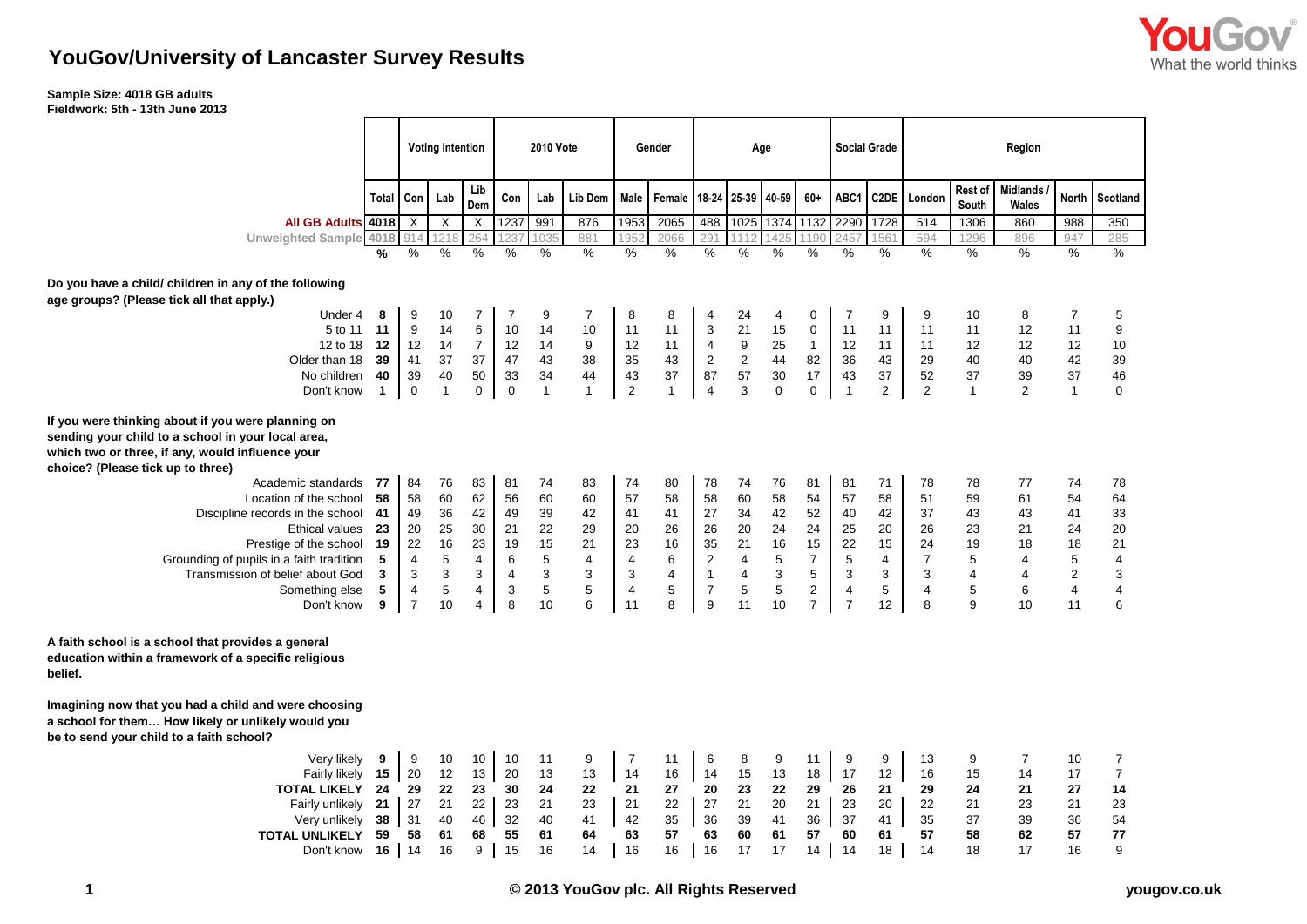| Fieldwork: 5th - 13th June 2013                                                                                                                                                                                                                                                                                                    |              |           |                         |            |          |           |          |          |          |          |          |                   |          |                     |                   |          |                  |                          |              |                       |  |
|------------------------------------------------------------------------------------------------------------------------------------------------------------------------------------------------------------------------------------------------------------------------------------------------------------------------------------|--------------|-----------|-------------------------|------------|----------|-----------|----------|----------|----------|----------|----------|-------------------|----------|---------------------|-------------------|----------|------------------|--------------------------|--------------|-----------------------|--|
|                                                                                                                                                                                                                                                                                                                                    |              |           | <b>Voting intention</b> |            |          | 2010 Vote |          | Gender   |          | Age      |          |                   |          | <b>Social Grade</b> |                   |          |                  | Region                   |              | What the world thinks |  |
|                                                                                                                                                                                                                                                                                                                                    |              | Total Con | Lab                     | Lib<br>Dem | Con      | Lab       | Lib Dem  | Male     | Female   |          |          | 18-24 25-39 40-59 | $60+$    | ABC1                | C <sub>2</sub> DE | London   | Rest of<br>South | <b>Midlands</b><br>Wales | <b>North</b> | Scotland              |  |
| All GB Adults 4018                                                                                                                                                                                                                                                                                                                 |              | X         | X                       | X          | 1237     | 991       | 876      | 1953     | 2065     | 488      |          | 1025 1374         |          | 1132 2290           | 1728              | 514      | 1306             | 860                      | 988          | 350                   |  |
| <b>Unweighted Sample</b>                                                                                                                                                                                                                                                                                                           | 4018         |           |                         |            |          | 103:      | 881      |          | 2066     | 291      |          |                   |          |                     | 561               | 594      | 1296             | 896                      | 947          | 285                   |  |
| State-supported 'faith schools' make up around a<br>third of schools in Britain. Most are church schools<br>(e.g. Church of England, Roman Catholic) and the rest<br>(around 1%) are non-Christian (e.g. Jewish, Muslim,<br>Hindu). Do you the Government should or should not<br>provide funding for the following faith schools? | %            | %         | %                       | %          | %        | %         | %        | %        | %        | %        | %        | %                 | %        | %                   | %                 | %        | %                | %                        | %            | %                     |  |
| Faith schools in general                                                                                                                                                                                                                                                                                                           |              |           |                         |            |          |           |          |          |          |          |          |                   |          |                     |                   |          |                  |                          |              |                       |  |
| The Government _should_ provide funding for these                                                                                                                                                                                                                                                                                  | - 32         | 34        | 35                      | 36         | 31       | 35        | 32       | 28       | 36       | 43       | 31       | 28                | 32       | 33                  | 30                | 38       | 32               | 29                       | 34           | 25                    |  |
| the Government _should NOT_ provide funding for these                                                                                                                                                                                                                                                                              | -45          | 47        | 42                      | 51         | 47       | 41        | 46       | 51       | 39       | 36       | 40       | 47                | 50       | 46                  | 43                | 39       | 45               | 49                       | 40           | 57                    |  |
| Don't know 23<br><b>Catholic faith schools</b><br>The Government _should_ provide funding for these                                                                                                                                                                                                                                |              | 19<br>39  | 22<br>38                | 13<br>34   | 22<br>41 | 23<br>40  | 22<br>33 | 21<br>30 | 26<br>41 | 20       | 29<br>33 | 25<br>33          | 18<br>40 | 21<br>37            | 27<br>35          | 23<br>37 | 24<br>37         | 22<br>33                 | 26<br>40     | 18<br>27              |  |
|                                                                                                                                                                                                                                                                                                                                    | -36          |           |                         |            |          |           |          |          |          | 41       |          |                   |          |                     |                   |          |                  |                          |              |                       |  |
| the Government _should NOT_ provide funding for these                                                                                                                                                                                                                                                                              | - 43         | 45        | 41                      | 52         | 43       | 39        | 45       | 50       | 36       | 41       | 40       | 44                | 45       | 44                  | 41                | 41       | 41               | 46                       | 38           | 59                    |  |
| Don't know<br><b>Church of England faith schools</b><br>The Government _should_ provide funding for these                                                                                                                                                                                                                          | - 21<br>- 42 | 16<br>49  | 21<br>42                | 14<br>39   | 17<br>49 | 21<br>43  | 22<br>38 | 20<br>36 | 23<br>47 | 19<br>42 | 27<br>38 | 22<br>39          | 15<br>48 | 19<br>42            | 24<br>41          | 22<br>43 | 22<br>44         | 21<br>39                 | 22<br>45     | 15<br>27              |  |
| the Government _should NOT_ provide funding for these                                                                                                                                                                                                                                                                              | -38          |           | 38                      | 47         |          |           |          |          |          |          | 36       |                   |          |                     | 37                |          |                  |                          |              |                       |  |
|                                                                                                                                                                                                                                                                                                                                    |              | 37        |                         |            | 36       | 37        | 42       | 45       | 32       | 38       |          | 40                | 39       | 39                  |                   | 37       | 36               | 40                       | 33           | 58                    |  |
| Don't know 20<br><b>Other Christian faith schools</b><br>The Government _should_ provide funding for these 34                                                                                                                                                                                                                      |              | 14<br>38  | 20<br>37                | 14<br>33   | 15<br>39 | 20<br>36  | 20<br>32 | 19<br>29 | 21<br>39 | 20<br>40 | 27<br>33 | 21<br>31          | 13<br>37 | 18<br>35            | 23<br>34          | 20<br>35 | 20<br>36         | 21<br>31                 | 22<br>37     | 15<br>28              |  |
| the Government _should NOT_ provide funding for these                                                                                                                                                                                                                                                                              | -43          | 45        | 41                      | 53         | 43       | 41        | 46       | 50       | 37       | 40       | 39       | 45                | 47       | 45                  | 41                | 43       | 42               | 46                       | 38           | 57                    |  |
| Don't know 22                                                                                                                                                                                                                                                                                                                      |              | 17        | 22                      | 14         | 18       | 23        | 22       | 21       | 24       | 20       | 28       | 24                | 17       | 21                  | 25                | 23       | 22               | 23                       | 25           | 16                    |  |
| <b>Islamic faith schools</b><br>The Government _should_ provide funding for these 19                                                                                                                                                                                                                                               |              | 18        | 25                      | 26         | 15       | 23        | 21       | 17       | 21       | 32       | 20       | 16                | 15       | 20                  | 17                | 23       | 18               | 15                       | 21           | 17                    |  |
| the Government should NOT provide funding for these                                                                                                                                                                                                                                                                                | -60          | 65        | 53                      | 60         | 67       | 54        | 58       | 64       | 55       | 49       | 52       | 62                | 68       | 60                  | 60                | 55       | 61               | 65                       | 55           | 66                    |  |
| Don't know 22                                                                                                                                                                                                                                                                                                                      |              | 17        | 22                      | 14         | 18       | 23        | 21       | 19       | 24       | 19       | 28       | 21                | 17       | 20                  | 23                | 23       | 21               | 20                       | 24           | 17                    |  |
| <b>Hindu faith schools</b>                                                                                                                                                                                                                                                                                                         |              |           |                         |            |          |           |          |          |          |          |          |                   |          |                     |                   |          |                  |                          |              |                       |  |
| The Government _should_ provide funding for these                                                                                                                                                                                                                                                                                  | 19           | 19        | 25                      | 26         | 16       | 23        | 21       | 17       | 21       | 30       | 20       | 17                | 16       | 21                  | 17                | 22       | 19               | 15                       | 22           | 16                    |  |
| the Government _should NOT_ provide funding for these 59                                                                                                                                                                                                                                                                           |              | 63        | 53                      | 60         | 65       | 54        | 57       | 63       | 55       | 50       | 51       | 61                | 66       | 58                  | 59                | 53       | 59               | 64                       | 53           | 66                    |  |
| Don't know 22<br>Jewish faith schools<br>The Government should provide funding for these 22                                                                                                                                                                                                                                        |              | 18<br>23  | 22<br>26                | 14<br>26   | 19<br>20 | 23<br>26  | 22<br>22 | 20<br>19 | 24<br>24 | 21<br>32 | 29<br>21 | 22<br>19          | 17<br>21 | 21<br>23            | 24<br>19          | 24<br>25 | 22<br>21         | 21<br>18                 | 25<br>24     | 17<br>18              |  |
| the Government_should NOT_ provide funding for these 55                                                                                                                                                                                                                                                                            |              | 60        | 51                      | 59         | 60       | 51        | 55       | 60       | 51       | 47       | 50       | 58                | 61       | 55                  | 56                | -51      | 56               | 59                       | 51           | 64                    |  |
| Don't know 23                                                                                                                                                                                                                                                                                                                      |              |           | 18 23                   | 15         | 20       | 23        | 22       | 21       | 25       | 21       | 29       | 23                | 18       | 22                  | 25                | 23       | 23               | 22                       | 25           | 18                    |  |